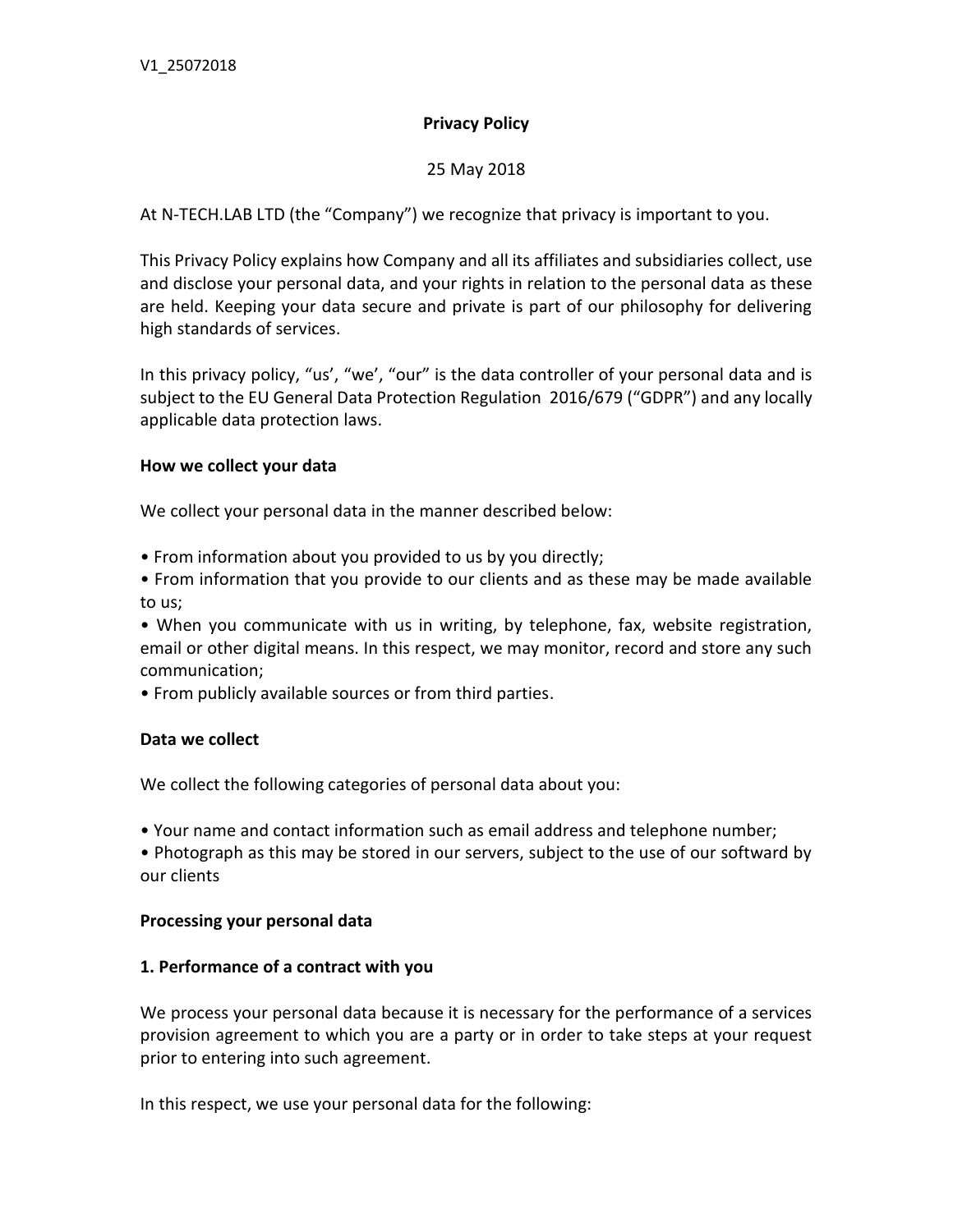• To prepare a proposal for you regarding the services we offer;

• To provide you with the services as set out in our services agreement with you or as otherwise agreed with you from time to time;

- To deal with any complaints or feedback you may have;
- For any other purpose for which you provide us with your personal data.

In this respect, we may share your personal data with or transfer it to the following:

• Your agents, advisers, intermediaries, and custodians of your assets who you tell us about;

• Third parties whom we engage to assist in delivering the services to you;

• Our professional advisers where it is necessary for us to obtain their advice or assistance, including lawyers, accountants, IT;

• Debt collection agencies where it is necessary to recover money you owe us;

• The courts of the Republic of Cyprus and/or any other public authorities of the Republic of Cyprus, or where requested, either by Law or in the court of providing our services to you.

• Other third parties such as intermediaries who we introduce to you. We will wherever possible tell you who they are before we introduce you.

## **2. Legitimate interests**

We also process your personal data because it is necessary for our legitimate interests, or sometimes where it is necessary for the legitimate interests of another person.

In this respect, we use your personal data for the following:

- For marketing to you. In this respect, see the separate section on Marketing below;
- Training our staff or monitoring their performance;
- For the administration and management of our business, including recovering money you owe to us, and archiving or statistical analysis;

• Seeking advice on our rights and obligations, such as where we require our own legal advice.

In this respect we will share your personal data with the following:

• Our advisers or agents where it is necessary for us to obtain their advice or assistance;

• With third parties and their advisers where those third parties are acquiring, or considering acquiring, all or part of our business.

#### **3. Consent**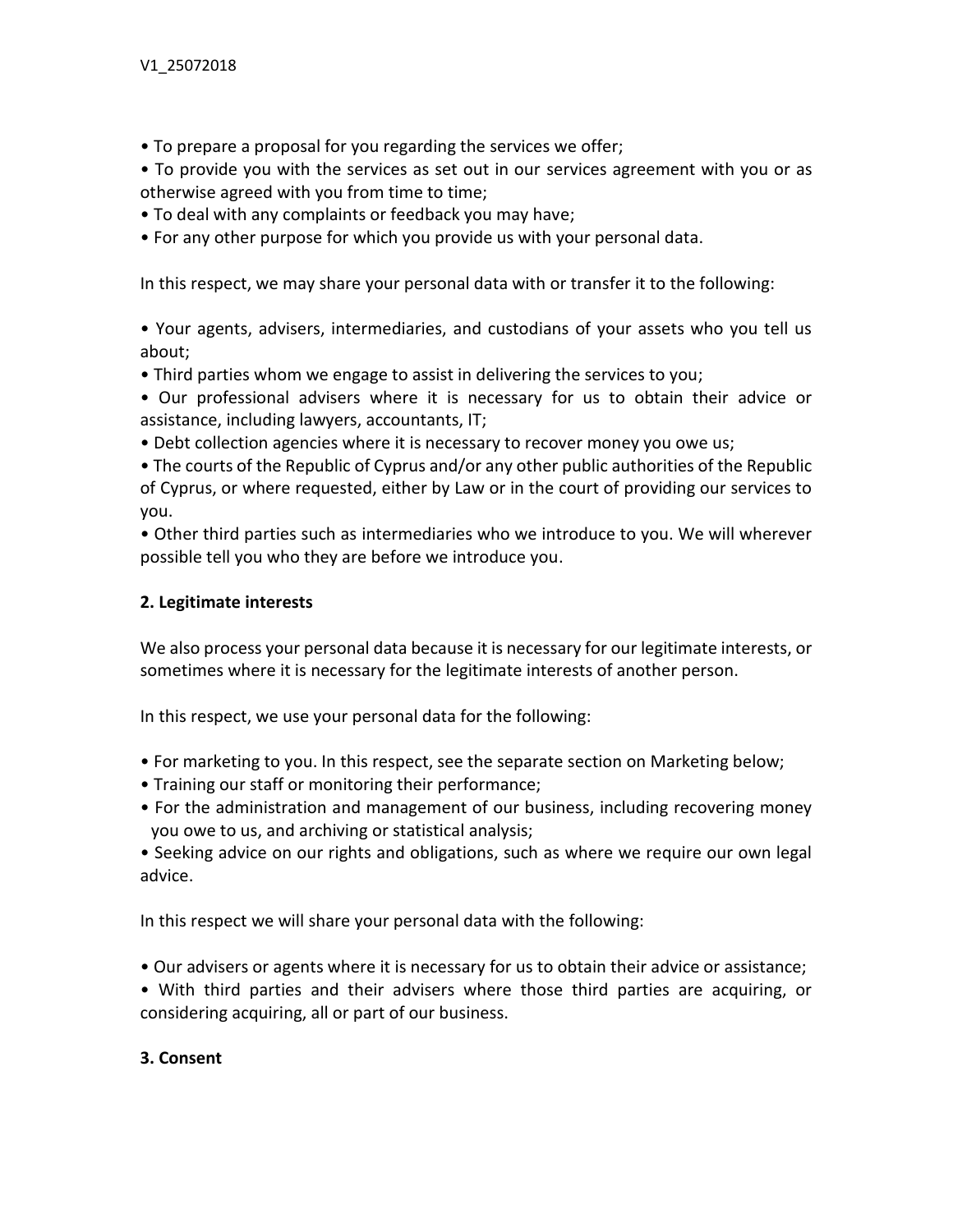We may rely on your freely given consent at the time you provided your personal data to us for a purpose of the process other than for the purposes set out hereinabove, then the lawfulness of such processing is based on that consent. You have the right to withdraw consent at any time. However, any processing of personal data will not be affected prior to the receipt of the withdrawal.

## **Transfer and processing of your personal data outside the European Union**

When sharing your personal data with third parties as set out in this Privacy Policy, it may be transferred outside the European Union. Such third parties have access to personal data solely for the purposes of performing the services specified in the applicable service agreement, and not for any other purpose. In these circumstances, your personal data will only be transferred on one of the following bases:

- The country that we send the personal data to is approved by the European Commission as providing an adequate level of protection for personal data;
- The transfer is to a recipient in the United States of America who has registered under the EU/US Privacy Shield;
- The recipient has entered into European Commission standard contractual clauses with us or contract terms ensuring adequate data protection; or
- You have explicitly consented to the same.

## **Retention of your data**

We will only retain your personal data for as long as we have a lawful reason to do so. In particular:

• Where we have collected your personal data as required by anti-money laundering legislation, including for identification, screening and reporting, we will retain that personal data for between five and seven years after the termination of our relationship, unless we are required to retain this information by another law or for the purposes of court proceedings; or

• Otherwise, we will in most cases retain your personal data for a period of seven years after the termination of our contractual or other relationship with you in case any claims arise out of the provision of our services to you.

Your contact information and personal data are stored securely, using a mixture of encryption, password protection, and servers/back-ups all kept with multiple lock protection.

We have put in place appropriate technical and organisational measures including physical, electronic and procedural measures to protect personal data from loss, misuse, alteration or destruction. We restrict access to information at our offices so that only officers and/or employees who need to know the information have access to it. Those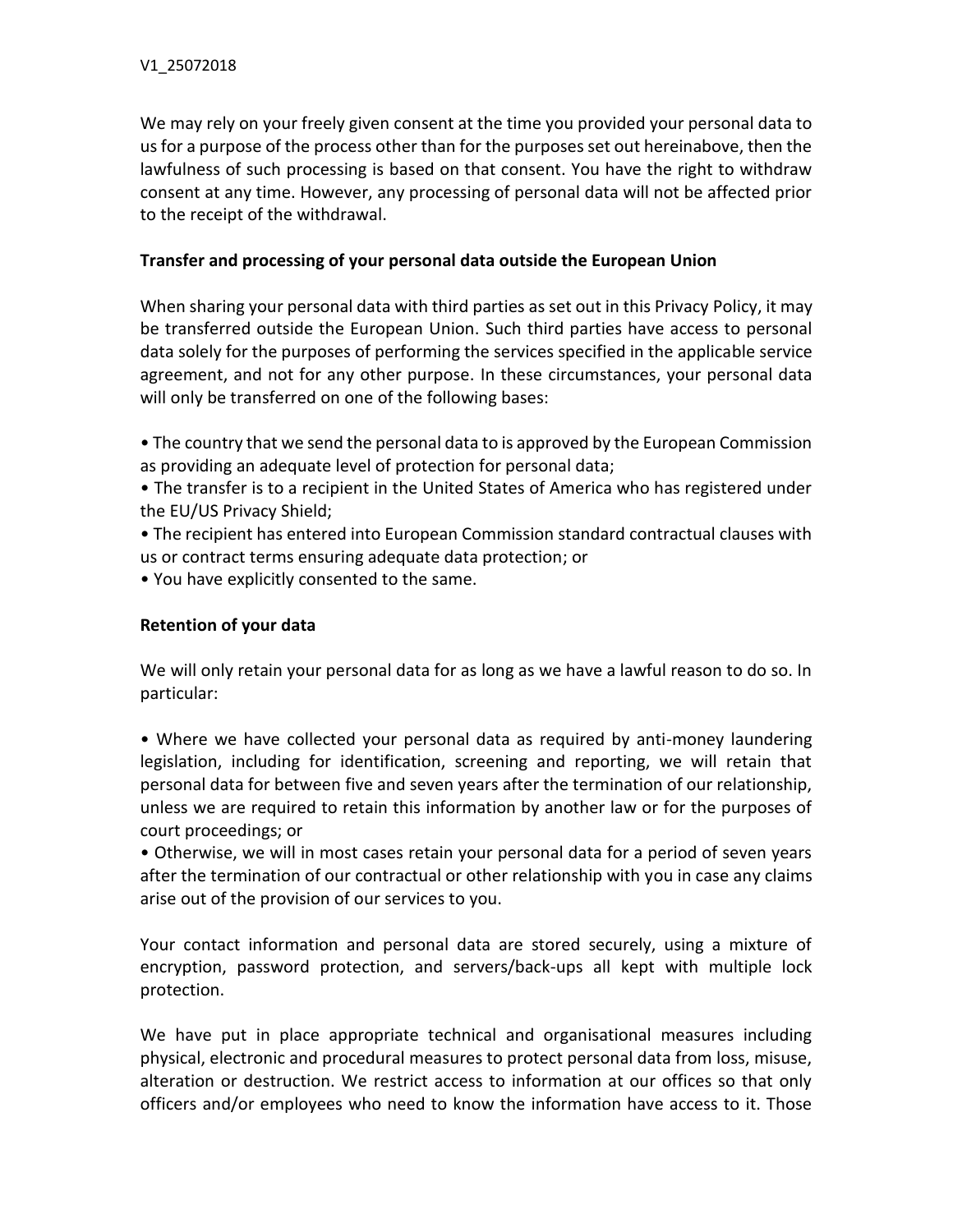individuals who have access to the data are required to maintain the confidentiality of such information. Please be aware that users should also take care with how they handle and disclose their personal data and should avoid sending personal data through insecure email.

#### **Processing Data as Controller for Agents and Intermediaries**

You, in a capacity of an agent or intermediary, will bring the attention of any individuals that you make your services available to any privacy notices or policies you have available for those services.

You confirm that any personal data of any individual provided to us by you or on your behalf has been collected and disclosed in accordance with the applicable Data Protection legislation. When using our services, you will take reasonable steps to ensure that you and your employees, agents and contractors do not input, upload or disclose to us any irrelevant or unnecessary information about individuals.

You will maintain appropriate physical, technical and organisational measurers to protect personal data against accidental, unauthorised or unlawful destruction, loss, alteration, disclosure or access.

You will without delay, tell us of any actual or suspected data breach relating to personal data that may impact us or the individuals.

# **Your rights under GDPR**

Under the GDPR you have the following rights:

- To obtain access to, and copies of, the personal data that we hold about you;
- To require that we cease processing your personal data if the processing is causing you damage or distress;
- To require us not to send you marketing communications;
- To require us to erase your personal data;
- To require us to restrict our data processing activities;

• To receive from us the personal data we hold about you which you have provided to us, in a reasonable format specified by you, including for the purpose of you transmitting that personal data to another data controller; and

• To require us to correct the personal data we hold about you if it is incorrect.

Please note that the above rights are not absolute, and we may be entitled to refuse requests where exceptions apply.

#### **Data Protection Officer**